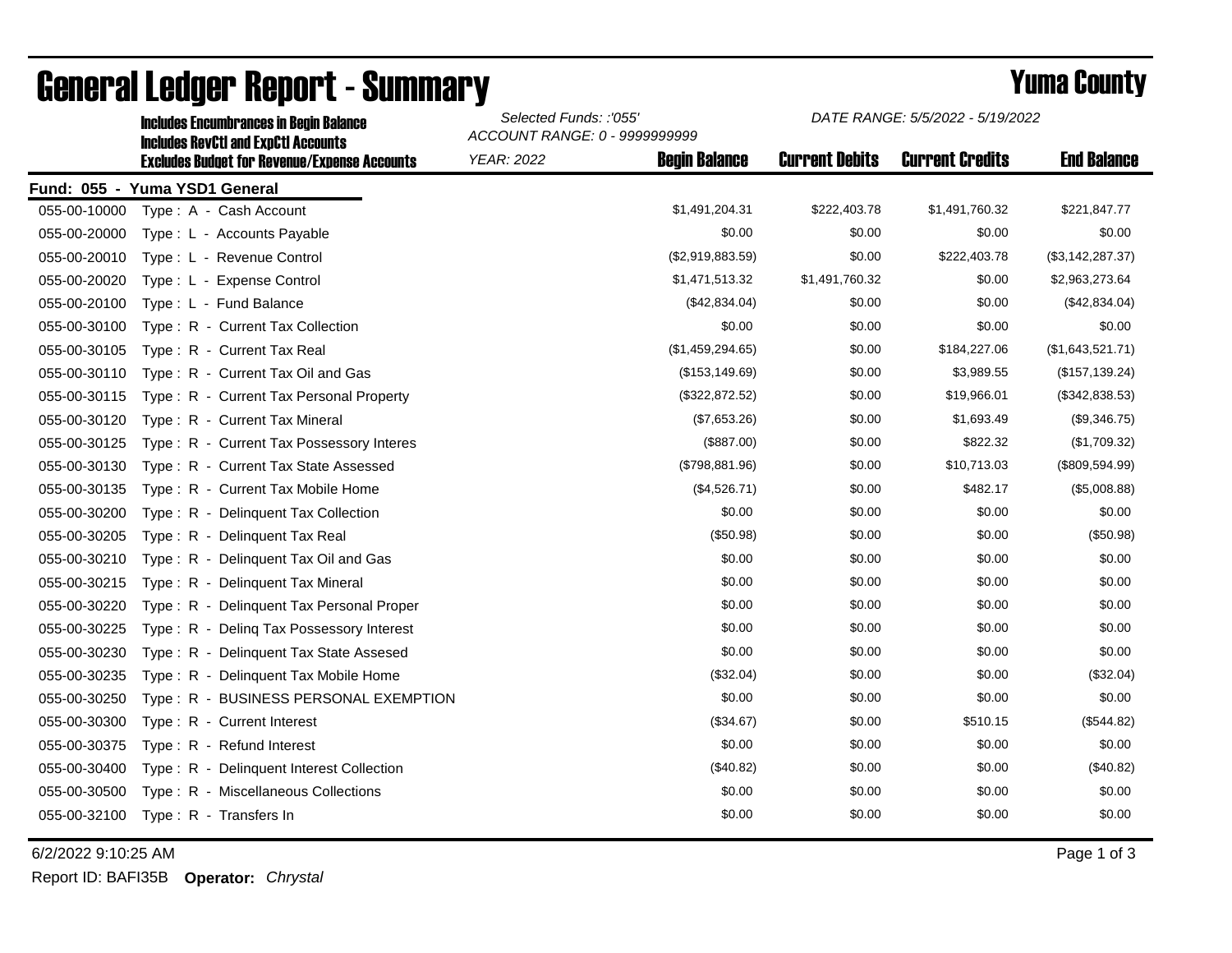|                               |  | <b>Includes Encumbrances in Begin Balance</b><br><b>Includes RevCtI and ExpCtI Accounts</b><br><b>Excludes Budget for Revenue/Expense Accounts</b> |                             | Selected Funds: :'055'<br>ACCOUNT RANGE: 0 - 9999999999 |                             | DATE RANGE: 5/5/2022 - 5/19/2022 |                       |                                  |                    |
|-------------------------------|--|----------------------------------------------------------------------------------------------------------------------------------------------------|-----------------------------|---------------------------------------------------------|-----------------------------|----------------------------------|-----------------------|----------------------------------|--------------------|
|                               |  |                                                                                                                                                    |                             | <b>YEAR: 2022</b>                                       |                             | <b>Begin Balance</b>             | <b>Current Debits</b> | <b>Current Credits</b>           | <b>End Balance</b> |
| Fund: 055 - Yuma YSD1 General |  |                                                                                                                                                    |                             |                                                         |                             |                                  |                       |                                  |                    |
| 055-00-33000                  |  | Type: R - Auto Tax B Collection                                                                                                                    |                             |                                                         |                             | (\$129,765.54)                   | \$0.00                | \$0.00                           | (\$129,765.54)     |
| 055-00-33100                  |  | Type : $R -$ Auto Tax A & F Collection                                                                                                             |                             |                                                         |                             | (\$42,693.75)                    | \$0.00                | \$0.00                           | $(\$42,693.75)$    |
| 055-00-49100                  |  | Type: X - Treasurer Fees                                                                                                                           |                             |                                                         |                             | \$6,844.01                       | \$556.01              | \$0.00                           | \$7,400.02         |
| 055-00-49401                  |  | Type: X - Transfer Out                                                                                                                             |                             |                                                         |                             | \$0.00                           | \$0.00                | \$0.00                           | \$0.00             |
| 055-00-49500                  |  | Type: X - Checks Written / ACH Transfer                                                                                                            |                             |                                                         |                             | \$1.464.669.31                   | \$1,491,204.31        | \$0.00                           | \$2,955,873.62     |
|                               |  |                                                                                                                                                    |                             | Fund: 055 - Yuma YSD1 General                           | Totals :                    | (\$1,448,370.27)                 | \$3,205,924.42        | \$1.936.567.88                   | (\$179,013.73)     |
|                               |  |                                                                                                                                                    | <b>Total Fund Revenues:</b> | \$222,403.78                                            | <b>Total Fund Expenses:</b> |                                  | \$1,491,760.32        | <b>Net Revenue Over Expense:</b> | (\$1,269,356.54)   |

## General Ledger Report - Summary **Example 2018** Yuma County